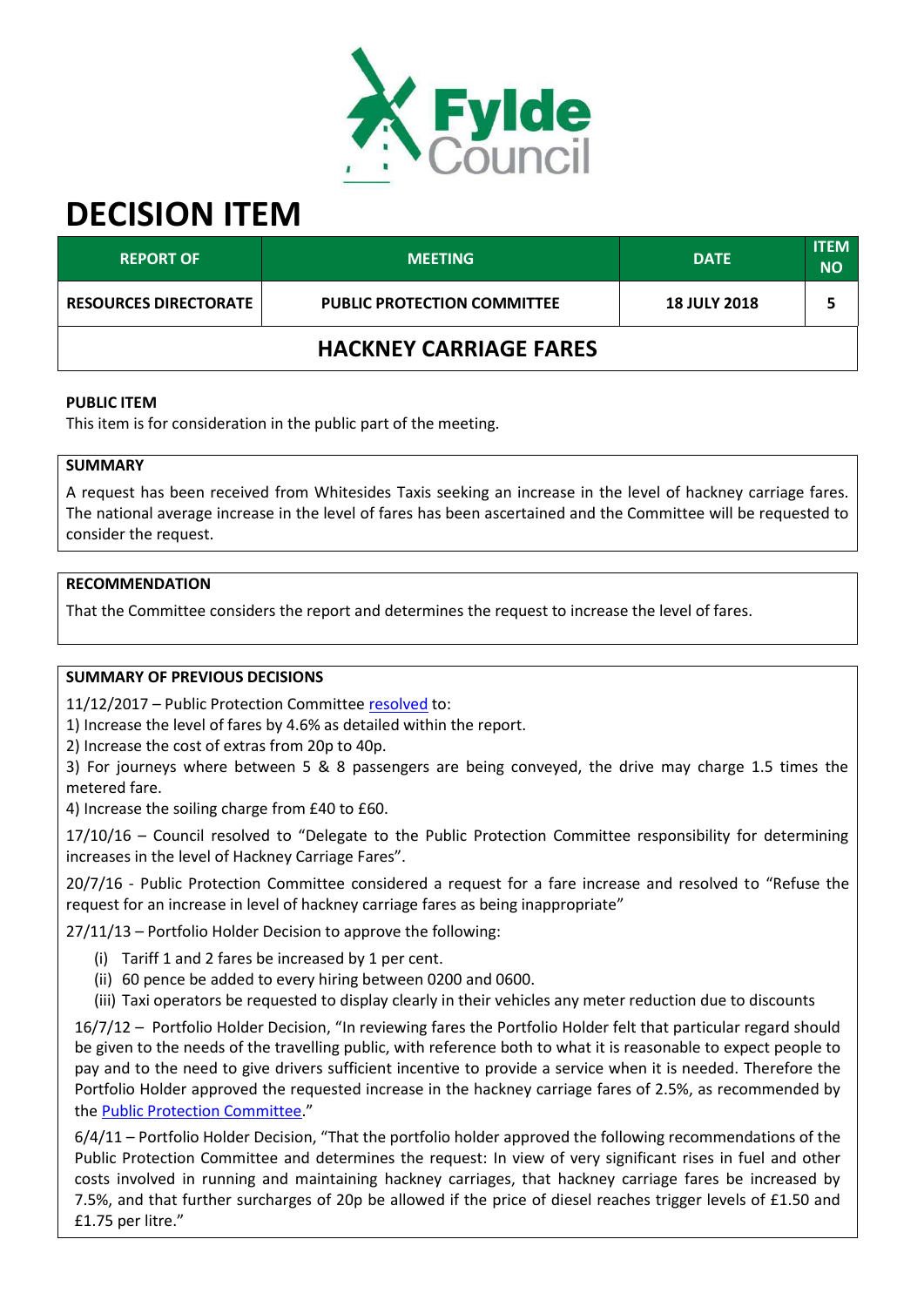16/4/2009 – Portfolio Holder Decision, "The Portfolio Holder considered the recommendations of the Public [Protection Committee](https://fylde.cmis.uk.com/Fylde/Document.ashx?czJKcaeAi5tUFL1DTL2UE4zNRBcoShgo=K1SZxd0rvHPAfVAuK24OaiiS4o9eHICcSPxiJYD2pvQutaKtP1CrSA%3d%3d&rUzwRPf%2bZ3zd4E7Ikn8Lyw%3d%3d=pwRE6AGJFLDNlh225F5QMaQWCtPHwdhUfCZ%2fLUQzgA2uL5jNRG4jdQ%3d%3d&mCTIbCubSFfXsDGW9IXnlg%3d%3d=hFflUdN3100%3d&kCx1AnS9%2fpWZQ40DXFvdEw%3d%3d=hFflUdN3100%3d&uJovDxwdjMPoYv%2bAJvYtyA%3d%3d=ctNJFf55vVA%3d&FgPlIEJYlotS%2bYGoBi5olA%3d%3d=NHdURQburHA%3d&d9Qjj0ag1Pd993jsyOJqFvmyB7X0CSQK=ctNJFf55vVA%3d&WGewmoAfeNR9xqBux0r1Q8Za60lavYmz=ctNJFf55vVA%3d&WGewmoAfeNQ16B2MHuCpMRKZMwaG1PaO=ctNJFf55vVA%3d) and approved the recommendations contained within the report.<sup>n</sup>

7/12/2007 – Portfolio Holder Decision, "The Portfolio Holder considered the report and the recommendations of the [Public Protection Committee](https://fylde.cmis.uk.com/fylde/MeetingsCalendar/tabid/70/ctl/ViewMeetingPublic/mid/397/Meeting/681/Committee/35/Default.aspx) and determines the requests.

| <b>CORPORATE PRIORITIES</b>                                                                         |  |  |
|-----------------------------------------------------------------------------------------------------|--|--|
| Spending your money in the most efficient way to achieve excellent services (Value for Money)       |  |  |
| Delivering the services that customers expect of an excellent council (Clean and Green)             |  |  |
| Working with all partners (Vibrant Economy)                                                         |  |  |
| To make sure Fylde continues to be one of the most desirable places to live (A Great Place to Live) |  |  |
| Promoting Fylde as a great destination to visit (A Great Place to Visit)                            |  |  |

## **REPORT**

- 1. The provisions of Section 65 of the Local Government (Miscellaneous Provisions) Act 1976 allow Local Authorities to fix the level of fares that may be demanded in connection with the hire of a Hackney Carriage.
- 2. Members will recall that at the meeting of the Public Protection Committee on the 18<sup>th</sup> December 2017 a request for an increase in the level of fares submitted on behalf of Whitesides Taxis was approved as follows:

*1) Increase the level of fares by 4.6% as detailed within the report.* 

*2) Increase the cost of extras from 20p to 40p.* 

*3) For journeys where between 5 & 8 passengers are being conveyed, the drive may charge 1.5 times the metered fare.* 

*4) Increase the soiling charge from £40 to £60.* 

- *a) increase of 4.6% on all tariffs*
- *b) Increase in the cost of extras from 20p to 40p*
- *c) for journeys where between 5 & 8 passengers are being conveyed, the driver may charge 1.5 times the metered fare.*
- *d) Increase the soiling charge from £40 to £60*
- 3. The Table of Fares currently includes 4 tariffs. Tariff 1 applies Monday to Friday between 0600 and 2300, tariff 2 Monday to Friday 2300 – 0200, Saturdays and Sundays and statutory holidays, tariff 3 relates to Christmas and New Year whilst tariff 4 applies between 0200 and 0600 to acknowledge those drivers that work through the night. Tariff 4 essentially adds an extra 60pence to the initial hiring charge of a journey.
- 4. Unfortunately, the effect upon tariff 4 was not referred to in the previous report and was therefore not updated in line with the other increases resulting in a potential decrease in the level of fares. Members are therefore requested to note this and consider amending the Table of Hackney Carriage Fares so that it reads,

*Tariff 4: £3.50 for the first 300 yards or uncompleted part thereof. 20p for each subsequent 150 yards or uncompleted part thereof*